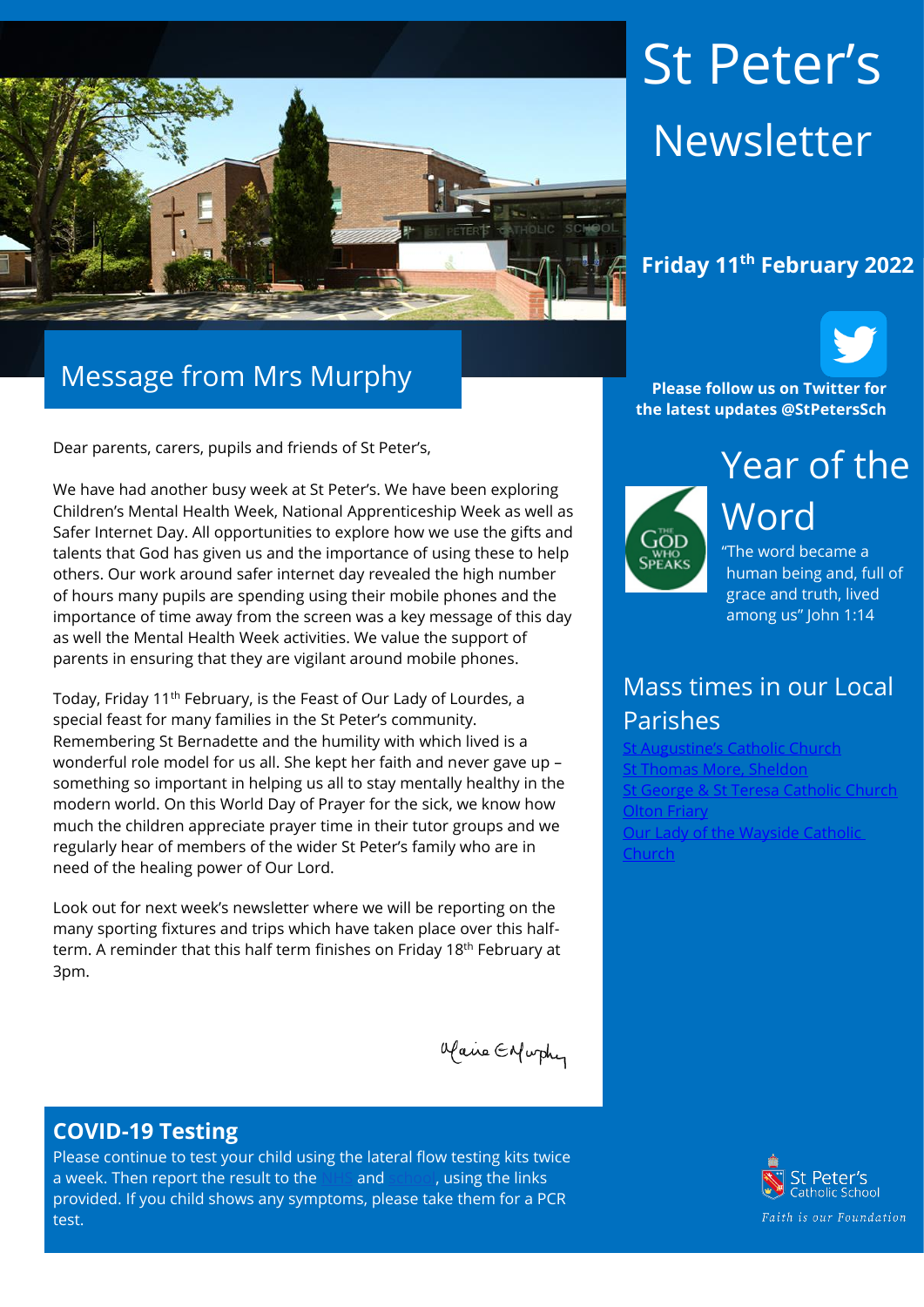#### **Summer Exams 2022**

On the 7<sup>th</sup> February 2022, information was released regarding the Summer Exams in 2022. For more information for students, please visit [this guide.](https://www.jcq.org.uk/wp-content/uploads/2022/02/JCQ_Advance-Information-Student-Guide.pdf?utm_medium=email&utm_source=govdelivery) The below letter has been issued by the Ofqual Chief Regulator:

Dear students,

In my job as Chief Regulator of qualifications I get to meet many students, teachers and parents from different parts of the country. Speaking to students like you, who are getting ready for formal exams and assessments, it's clear to me that you want life to get back to normal and that you would like as much certainty about what is going to happen as possible.

For that reason the exam boards have, this week, published for you 'advance information' on their websites. This is subject by subject, specification by specification, specific outlines of the focus of questions across many of your summer exams. [We've added a tool on our website which shows you what is available for each subject](https://www.gov.uk/guidance/subject-by-subject-support-for-gcse-as-and-a-level-students-in-2022?utm_source=letter_to_schools_colleges_7_feb_2022&utm_medium=email&utm_campaign=advance_information).

These materials are just one of the ways we are working to make sure that, despite the disruption caused by the coronavirus (COVID-19) pandemic, your exams and formal assessments are less daunting.

You will also get formulae sheets for GCSE maths exams and updated equation sheets for GCSE physics and combined science exams, so you won't have to memorise as much.

As well as advance information and formulae sheets, you will be supported by generous grading, which will provide you with a safety-net to protect you from just missing out on a grade.

We will also publish videos, infographics and other materials to help those of you who have been prevented from ever sitting a formal exam, to know what that feels like.

You can find more information at the following official sources:

- [Rolling update](https://www.gov.uk/guidance/ofqual-rolling-update?utm_source=letter_to_schools_colleges_7_feb_2022&utm_medium=email&utm_campaign=advance_information)
- [Ofqual Instagram](https://www.instagram.com/ofqual/?hl=en&utm_source=letter_to_schools_colleges_7_feb_2022&utm_medium=email&utm_campaign=advance_information)
- [Ofqual blog](https://ofqual.blog.gov.uk/?utm_source=letter_to_schools_colleges_7_feb_2022&utm_medium=email&utm_campaign=advance_information)

Best wishes, Dr Jo Saxton Ofqual Chief Regulator

Parents information - for a useful guide to the summer series for parents, please click on [this link.](https://www.gov.uk/guidance/subject-by-subject-support-for-gcse-as-and-a-level-students-in-2022?utm_source=letter_to_schools_colleges_7_feb_2022&utm_medium=email&utm_campaign=advance_information)

### **COVID Vaccinations**

Ahead of half term, we have been asked to remind parents that our strongest defence against COVID is the vaccination programme being run by the NHS. For details of where walk-in vaccinations are taking place, please follow [this link.](https://www.nhs.uk/conditions/coronavirus-covid-19/coronavirus-vaccination/find-a-walk-in-coronavirus-covid-19-vaccination-site/)

### **Allergies**

Reminder to parents of pupils with allergies: antihistamine and autoinjectors that they must ensure that their child carries 2 autoinjectors on their person at all times.

Also, it is parents' responsibility to replenish allergy medication in school. Please contact School Nurse to arrange replacement of this medication.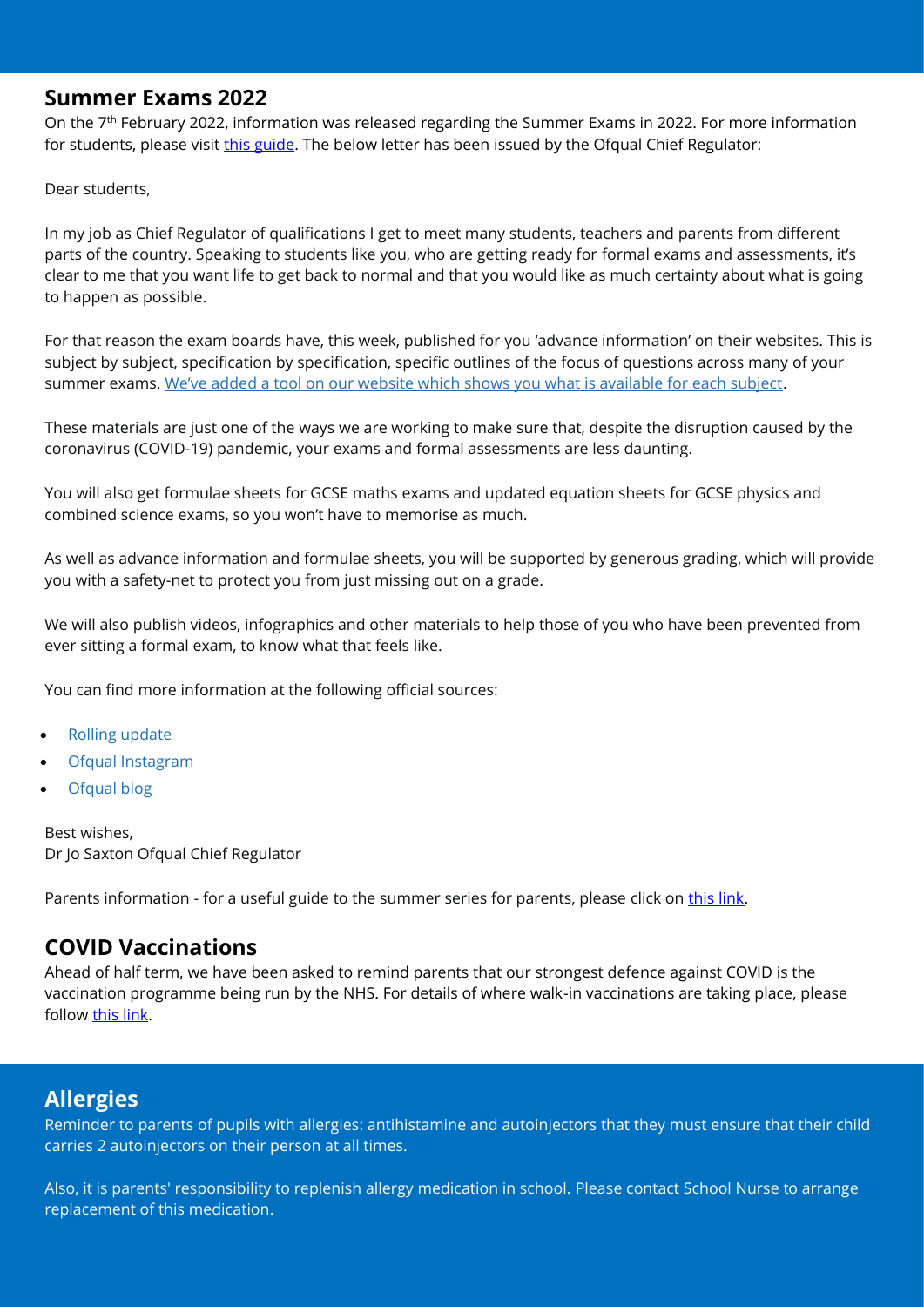## **E-safety Information**

As part of E-safety week, we thought we would send a reminder of the information sent before Christmas. To support your child's safety online, we have looked at a number of weblinks that may help. We have divided the information into common problems and provided resources that can help keep parents informed. The categories include:

- Keeping your child safe online
- Keeping up to date with the latest apps
- Applying parental controls to digital devices, gaming consoles and social media
- Reporting issues to social media sites
- Gaming what parents need to know

#### **Keeping your child safe online**

Thinkuknow have produced a helpful resource to help keeping your child safe online while they are off school.

#### **Keeping up to date with the latest apps.**

If you're concerned about keeping up-to-date with the latest apps your child has been using, NSPCC's Net Aware provides simple guides for parents to the most popular social networks, apps and games. Simply type in the app you wish to review in the search bar and the website will provide you with useful information to help parents make an informed decision.<https://www.net-aware.org.uk/>





#### **Parental Controls**

Internet Matters.org have produced excellent resources on setting up parental controls in a step by step format. Simply click on the links below to explore ways in which parents can set up parental controls on digital devices and popular social media apps. Each circular icon that is loaded represents a guide and can be accessed by simply clicking on the icon.

Parental controls on; **[Smartphones and other devices](https://www.internetmatters.org/parental-controls/smartphones-and-other-devices/)** Parental controls on; **[Entertainment and search engines](https://www.internetmatters.org/blog/parental-controls/entertainment-search-engines/)** Parental controls on; **[Broadband and mobile networks](https://www.internetmatters.org/parental-controls/broadband-mobile/)** Parental controls on; **[Social media](https://www.internetmatters.org/blog/parental-controls/social-media/)** Parental controls on; **[Gaming console](https://www.internetmatters.org/blog/parental-controls/gaming-consoles/)**

#### **Reporting to social media sites**

At times, pupils may post information they regret. The easiest way to deal with this is for them to delete it from their account immediately. If another user has posted about your child which causes concern or upset, websites and social media sites offer users a way of reporting. If you click on the following link, you will be presented with a comprehensive list of guidance and ways of reporting to sites. It is important to remember that making a report does not always mean the content will be removed. [https://www.thinkuknow.co.uk/parents/articles/Reporting-to](https://www.thinkuknow.co.uk/parents/articles/Reporting-to-social-media-sites-/)[social-media-sites-/](https://www.thinkuknow.co.uk/parents/articles/Reporting-to-social-media-sites-/)

## **16-19 Bursary Fund**

For pupils in Sixth Form, please follow this link for information about the 16-19 Bursary Fund. [Pupil Finance -](https://www.st-peters.solihull.sch.uk/sixth-form-home/pupil-finance/) St [Peter's Catholic School In Solihull \(st-peters.solihull.sch.uk\)](https://www.st-peters.solihull.sch.uk/sixth-form-home/pupil-finance/)